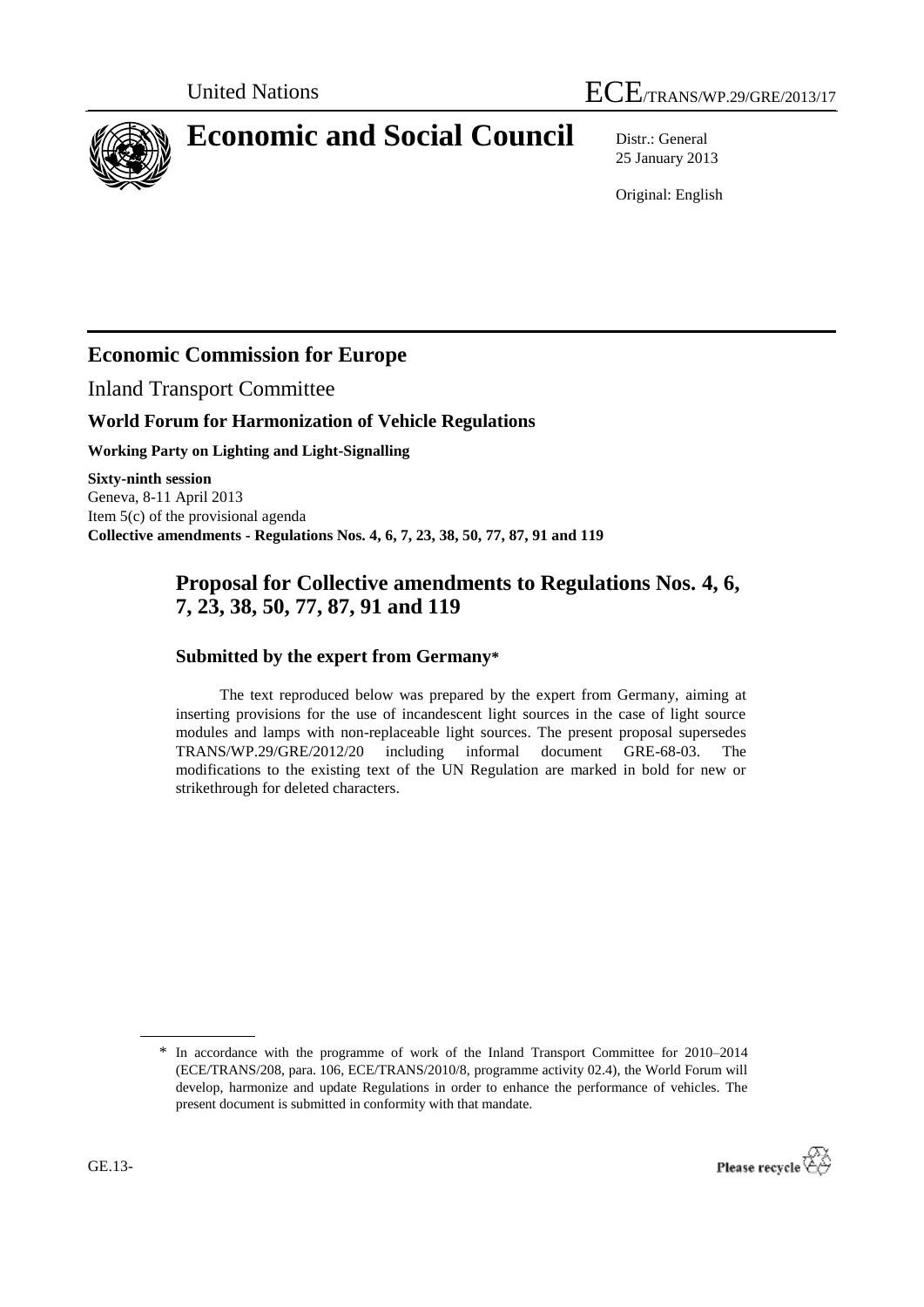### **I. Proposal**

#### **A. Proposal for Supplement 17 to the original series of amendments to Regulation No. 4**

(The following text is based upon the original series of amendments up to and including draft Supplement 16)

*Paragraph 2.* , amend to read:

 $"2.$  ....

- (c) two samples, equipped with the lamp or lamps recommended**;**
- **(d) in the case of a non-replaceable filament lamp(s) or light source module(s) equipped with non-replaceable filament lamp(s): the documents according to paragraph 5.7 of this Regulation.**"

*Insert a new paragraph 5.7.*, to read:

"**5.7. In the case of non-replaceable filament lamp(s) or light source module(s) equipped with non-replaceable filament lamp(s), the applicant shall annex to the type approval documentation a report (by the light source manufacturer indicated in the type approval documentation), acceptable to the Authority responsible for type approval, that demonstrates compliance of these non-replaceable filament lamp(s) with the requirements as specified in paragraph 2.11 of IEC 60809, Edition 3.**"

*Insert a new paragraph 10.5,* to read:

"**10.5. In the case of non-replaceable filament lamp(s) or light source module(s) equipped with non-replaceable filament lamps, a report (by the light source manufacturer indicated in the type approval documentation) shall demonstrate compliance of these non-replaceable filament lamp(s) with lifetime requirements and, in the case of colour coated filament lamps, also with colour endurance requirements, as specified in paragraph 2.11 of IEC 60809, Edition 3***.*"

*Annex 6, insert a new paragraph 1.2.4.,* to read:

- "**1.2.4. In the case of non-replaceable filament lamp(s) or light source module(s) equipped with non-replaceable filament lamps, at any conformity of production check:**
- **1.2.4.1. the holder of the approval mark shall demonstrate the use in normal production and show the identification of the non-replaceable filament lamp(s) as indicated in the type approval documentation;**
- **1.2.4.2. in the case where doubt exists in respect to compliance of the nonreplaceable filament lamp(s) with lifetime requirements and/or, in the case of colour coated filament lamps, with colour endurance requirements, as specified in paragraph 2.11 of IEC 60809, Edition 3, conformity shall be checked (by the light source manufacturer indicated in the type approval documentation) as specified in paragraph 2.11 of IEC 60809, Edition 3.**"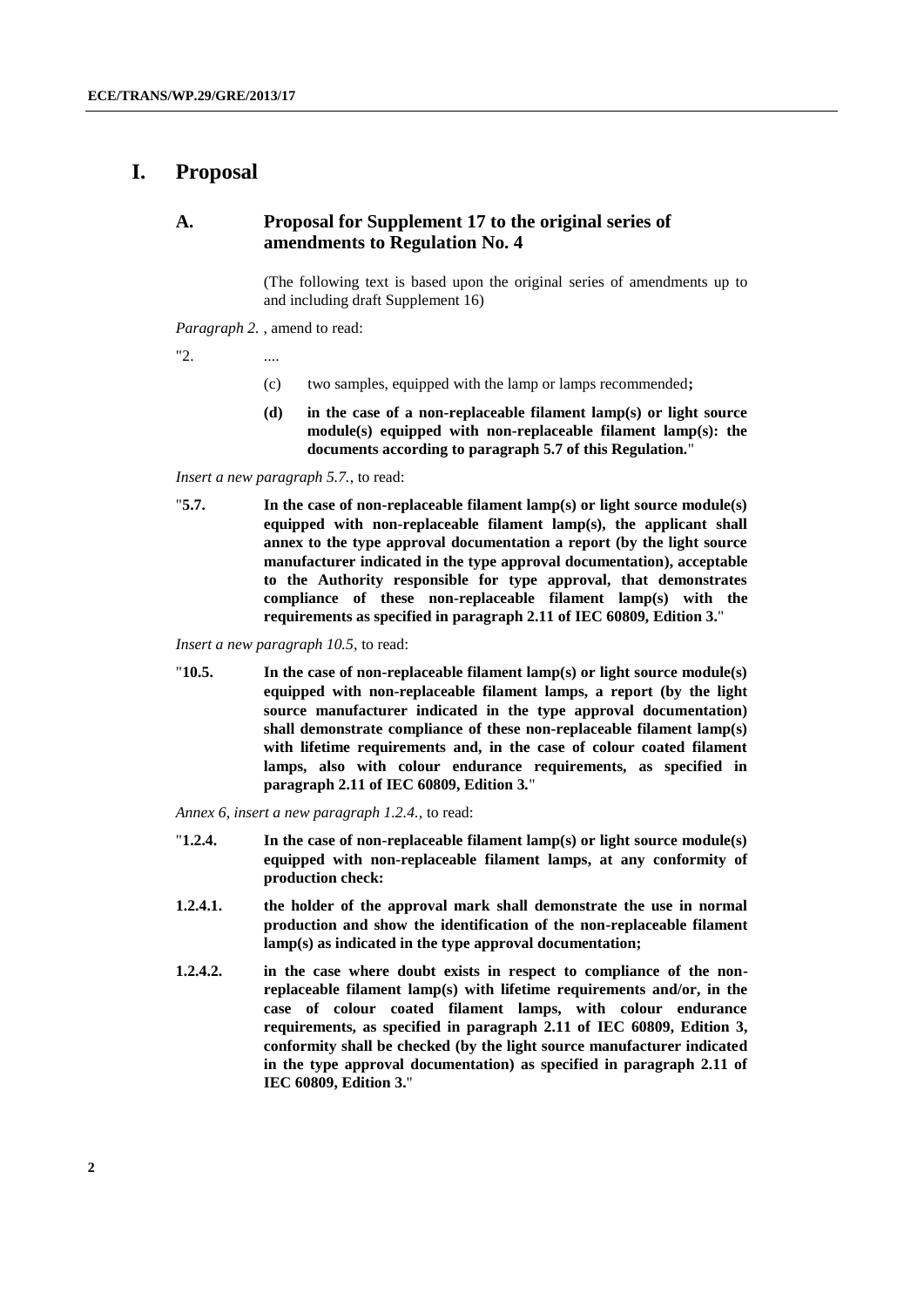#### **B. Proposal for Supplement 25 to the 01 series of amendments to Regulation No. 6**

(The following text is based upon the 01 series of amendments up to and including draft Supplement 24)

*Insert a new paragraph 2.2.6.*, to read:

"**2.2.6. In the case of a non-replaceable filament lamp(s) or light source module(s) equipped with non-replaceable filament lamp(s): the documents according to paragraph 5.6 of this Regulation.**"

*Insert a new paragraph 5.6.,* to read:

"**5.6. In the case of non-replaceable filament lamp(s) or light source module(s) equipped with non-replaceable filament lamp(s), the applicant shall annex to the type approval documentation a report (by the light source manufacturer indicated in the type approval documentation), acceptable to the Authority responsible for type approval, that demonstrates compliance of these non-replaceable filament lamp(s) with the requirements as specified in paragraph 2.11 of IEC 60809, Edition 3.**"

*Insert a new paragraph 10.4,* to read:

"**10.4. In the case of non-replaceable filament lamp(s) or light source module(s) equipped with non-replaceable filament lamps, a report (by the light source manufacturer indicated in the type approval documentation) shall demonstrate compliance of these non-replaceable filament lamp(s) with lifetime requirements and, in the case of colour coated filament lamps, also with colour endurance requirements, as specified in paragraph 2.11 of IEC 60809, Edition 3."**

*Paragraph 10.4.(former), renumber as paragraph 10.5*

*Annex 5, insert new paragraphs 1.4. to 1.4.2.*, to read:

- "**1.4. In the case of non-replaceable filament lamp(s) or light source module(s) equipped with non-replaceable filament lamps, at any conformity of production check:**
- **1.4.1. the holder of the approval mark shall demonstrate the use in normal production and show the identification of the non-replaceable filament lamp(s) as indicated in the type approval documentation;**
- **1.4.2. in the case where doubt exists in respect to compliance of the nonreplaceable filament lamp(s) with lifetime requirements and/or, in the case of colour coated filament lamps, with colour endurance requirements, as specified in paragraph 2.11 of IEC 60809, Edition 3, conformity shall be checked (by the light source manufacturer indicated in the type approval documentation) as specified in paragraph 2.11 of IEC 60809, Edition 3.**"

#### **C. Proposal for Supplement 23 to the 02 series of amendments to Regulation No. 7**

(The following text is based upon the 02 series of amendments up to and including draft Supplement 22)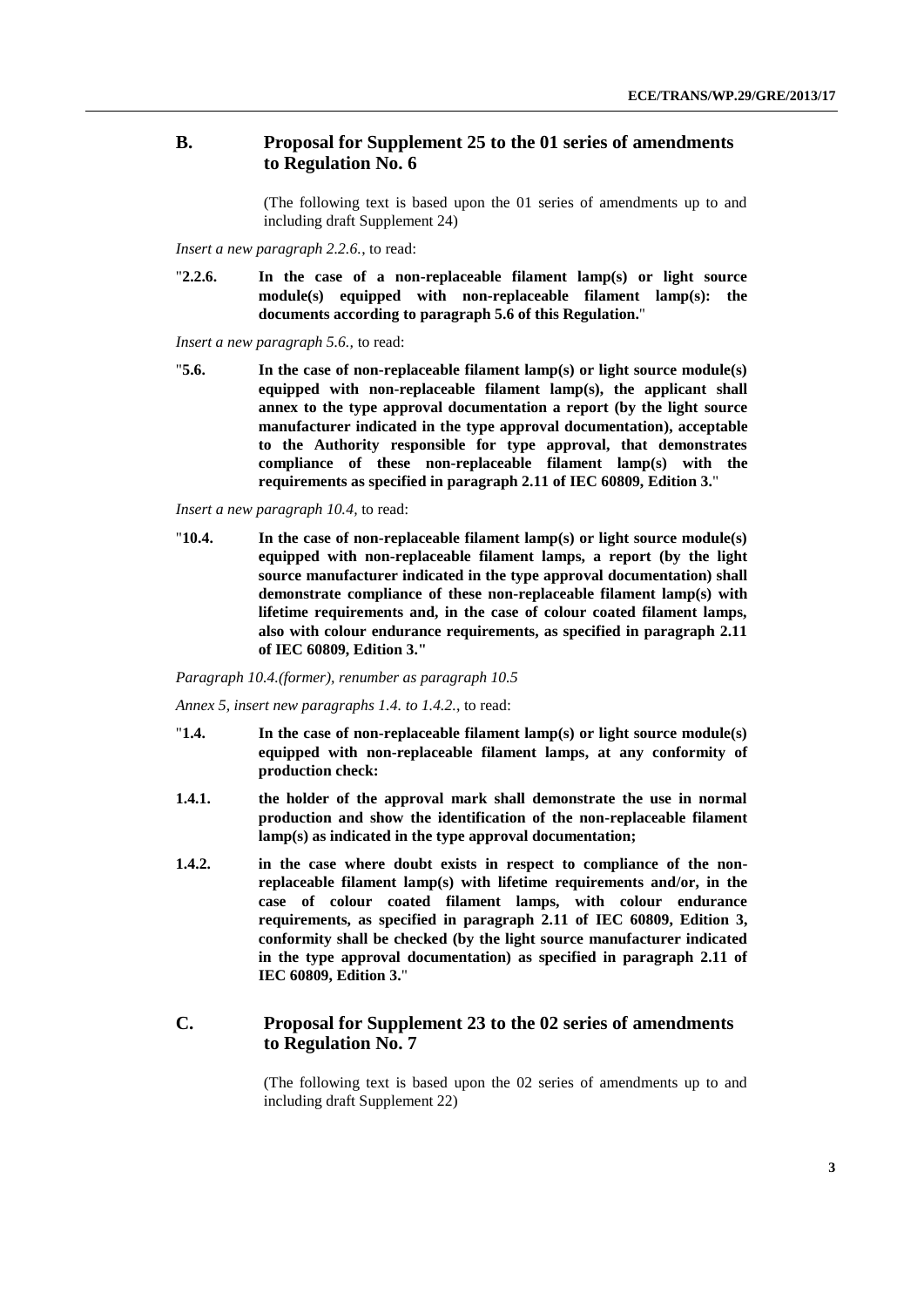*Insert a new paragraph 2.2.6.*, to read:

"**2.2.6. In the case of a non-replaceable filament lamp(s) or light source module(s) equipped with non-replaceable filament lamp(s): the documents according to paragraph 5.11 of this Regulation.**"

*Insert a new paragraph 5.11.*, to read:

"**5.11. In the case of non-replaceable filament lamp(s) or light source module(s) equipped with non-replaceable filament lamp(s), the applicant shall annex to the type approval documentation a report (by the light source manufacturer indicated in the type approval documentation), acceptable to the Authority responsible for type approval, that demonstrates compliance of these non-replaceable filament lamp(s) with the requirements as specified in paragraph 2.11 of IEC 60809, Edition 3.**"

*Insert a new paragraph 9.5,* amend to read:

"**9.5. In the case of non-replaceable filament lamp(s) or light source module(s) equipped with non-replaceable filament lamps, a report (by the light source manufacturer indicated in the type approval documentation) shall demonstrate compliance of these non-replaceable filament lamp(s) with lifetime requirements and, in the case of colour coated filament lamps, also with colour endurance requirements, as specified in paragraph 2.11 of IEC 60809, Edition 3.**"

*Annex 5, insert new paragraphs 1.4. to 1.4.2.*, to read:

- "**1.4. In the case of non-replaceable filament lamp(s) or light source module(s) equipped with non-replaceable filament lamps, at any conformity of production check:**
- **1.4.1. the holder of the approval mark shall demonstrate the use in normal production and show the identification of the non-replaceable filament lamp(s) as indicated in the type approval documentation;**
- **1.4.2. in the case where doubt exists in respect to compliance of the nonreplaceable filament lamp(s) with lifetime requirements and/or, in the case of colour coated filament lamps, with colour endurance requirements, as specified in paragraph 2.11 of IEC 60809, Edition 3, conformity shall be checked (by the light source manufacturer indicated in the type approval documentation) as specified in paragraph 2.11 of IEC 60809, Edition 3.**"

#### **D. Proposal for Supplement 20 to the original series of amendments to Regulation No. 23**

(The following text is based upon the original series of amendments up to and including draft Supplement 19)

*Insert a new paragraph 2.2.4.*, to read:

"**2.2.4. In the case of a non-replaceable filament lamp(s) or light source module(s) equipped with non-replaceable filament lamp(s): the documents according to paragraph 5.5 of this Regulation.**"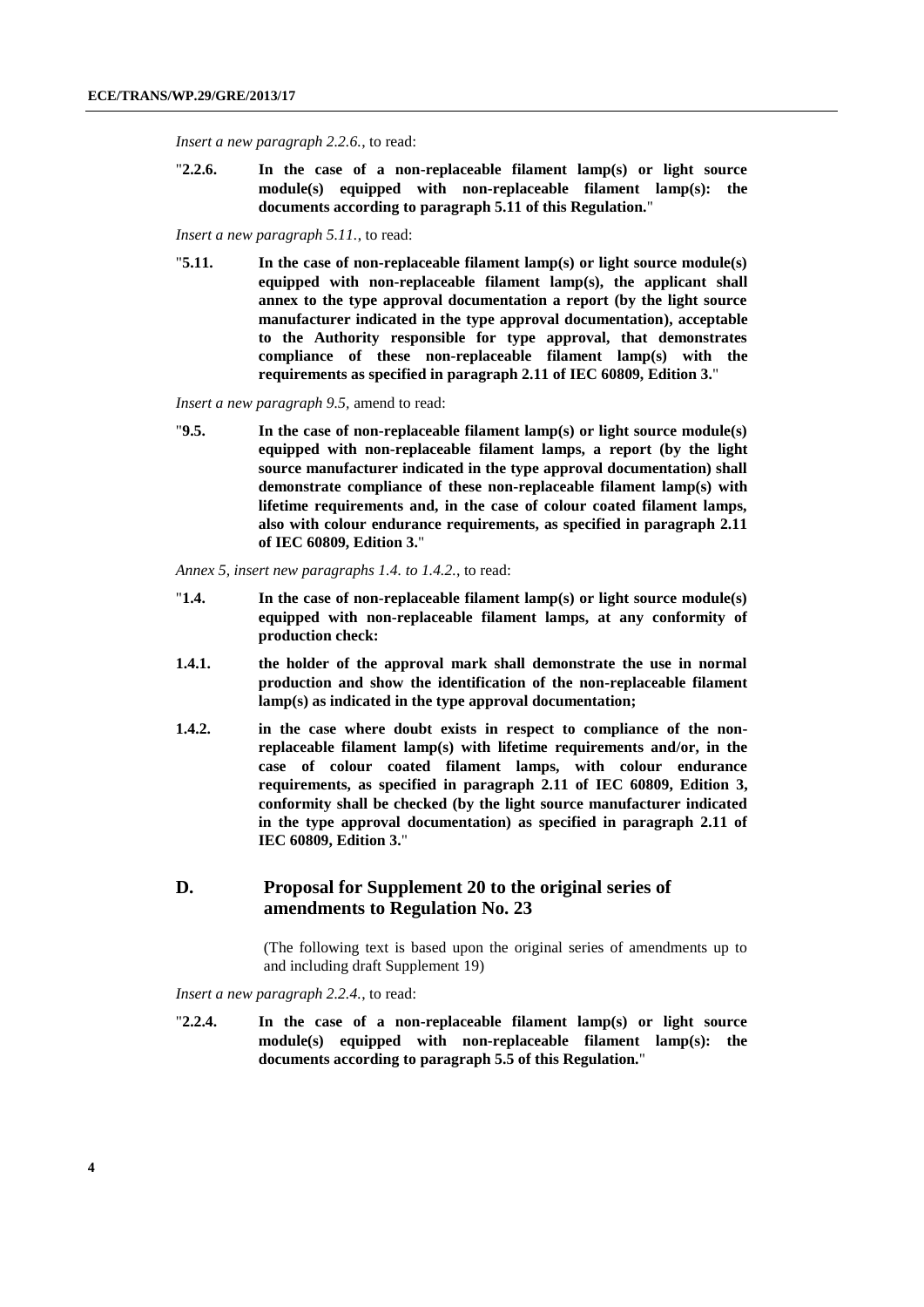*Insert a new paragraph 5.5.*, to read:

"**5.5. In the case of non-replaceable filament lamp(s) or light source module(s) equipped with non-replaceable filament lamp(s), the applicant shall annex to the type approval documentation a report (by the light source manufacturer indicated in the type approval documentation), acceptable to the Authority responsible for type approval, that demonstrates compliance of these non-replaceable filament lamp(s) with the requirements as specified in paragraph 2.11 of IEC 60809, Edition 3.**"

*Insert a new paragraph 9.5.,* amend to read:

"**9.5. In the case of non-replaceable filament lamp(s) or light source module(s) equipped with non-replaceable filament lamps, a report (by the light source manufacturer indicated in the type approval documentation) shall demonstrate compliance of these non-replaceable filament lamp(s) with lifetime requirements and, in the case of colour coated filament lamps, also with colour endurance requirements, as specified in paragraph 2.11 of IEC 60809, Edition 3.**"

*Annex 4, insert new paragraphs 1.4. to 1.4.2.*, to read:

- "**1.4. In the case of non-replaceable filament lamp(s) or light source module(s) equipped with non-replaceable filament lamps, at any conformity of production check:**
- **1.4.1. the holder of the approval mark shall demonstrate the use in normal production and show the identification of the non-replaceable filament lamp(s) as indicated in the type approval documentation;**
- **1.4.2. in the case where doubt exists in respect to compliance of the nonreplaceable filament lamp(s) with lifetime requirements and/or, in the case of colour coated filament lamps, with colour endurance requirements, as specified in paragraph 2.11 of IEC 60809, Edition 3, conformity shall be checked (by the light source manufacturer indicated in the type approval documentation) as specified in paragraph 2.11 of IEC 60809, Edition 3.**"

#### **E. Proposal for Supplement 17 to the original series of amendments to Regulation No. 38**

(The following text is based upon the original series of amendments up to and including draft Supplement 16)

*Insert a new paragraph 2.2.4.*, to read:

"**2.2.4. In the case of a non-replaceable filament lamp(s) or light source module(s) equipped with non-replaceable filament lamp(s): the documents according to paragraph 5.6 of this Regulation.**"

*Insert a new paragraph 5.6.*, to read:

"**5.6. In the case of non-replaceable filament lamp(s) or light source module(s) equipped with non-replaceable filament lamp(s), the applicant shall annex to the type approval documentation a report (by the light source manufacturer indicated in the type approval documentation), acceptable to the Authority responsible for type approval, that demonstrates**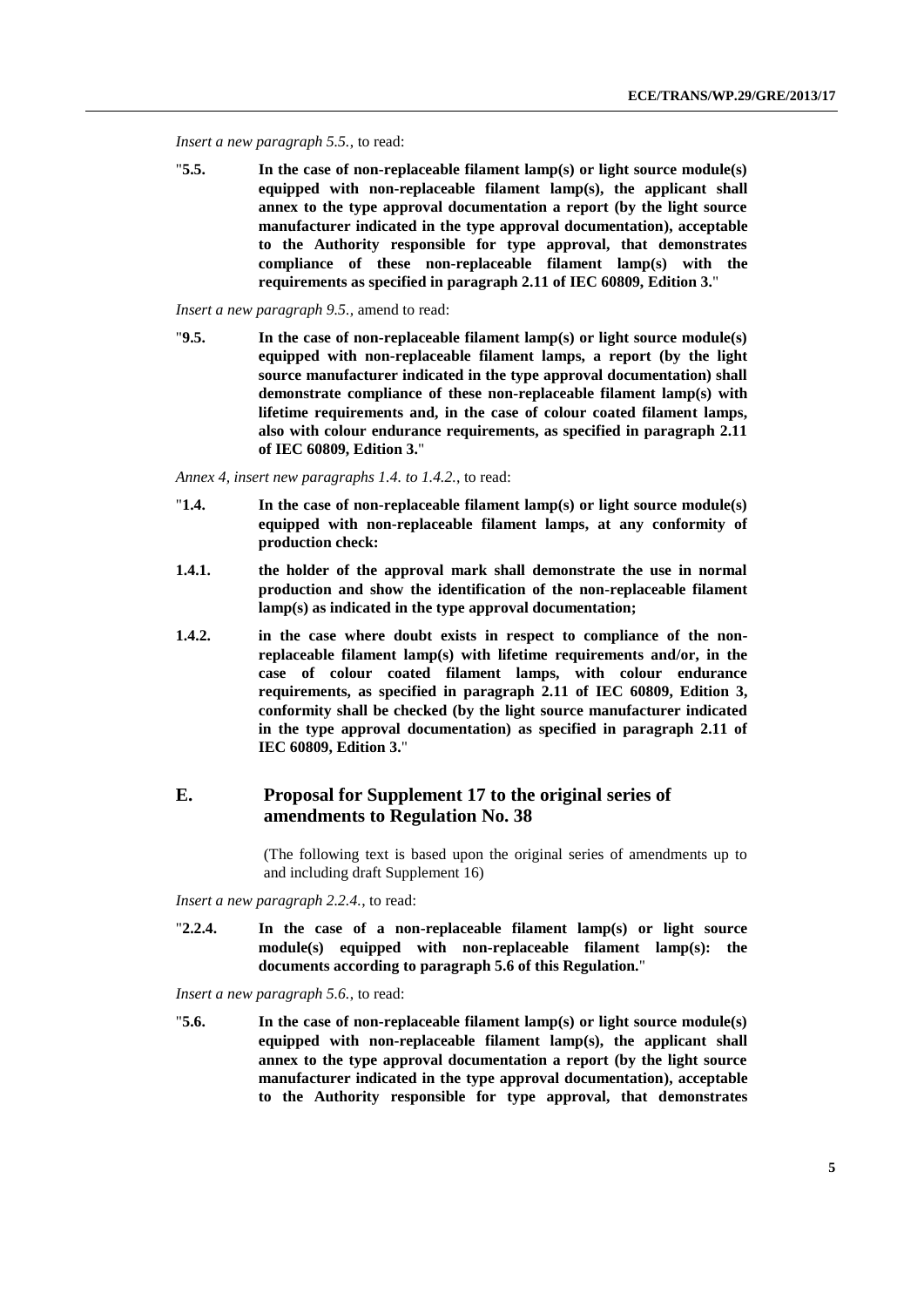**compliance of these non-replaceable filament lamp(s) with the requirements as specified in paragraph 2.11 of IEC 60809, Edition 3.**"

*Insert a new paragraph 10.5,* to read:

"**10.5. In the case of non-replaceable filament lamp(s) or light source module(s) equipped with non-replaceable filament lamps, a report (by the light source manufacturer indicated in the type approval documentation) shall demonstrate compliance of these non-replaceable filament lamp(s) with lifetime requirements and, in the case of colour coated filament lamps, also with colour endurance requirements, as specified in paragraph 2.11 of IEC 60809, Edition 3.**"

*Annex 4, insert a new paragraph 1.4.*, to read:

- "**1.4. In the case of non-replaceable filament lamp(s) or light source module(s) equipped with non-replaceable filament lamps, at any conformity of production check:**
- **1.4.1. the holder of the approval mark shall demonstrate the use in normal production and show the identification of the non-replaceable filament lamp(s) as indicated in the type approval documentation;**
- **1.4.2. in the case where doubt exists in respect to compliance of the nonreplaceable filament lamp(s) with lifetime requirements and/or, in the case of colour coated filament lamps, with colour endurance requirements, as specified in paragraph 2.11 of IEC 60809, Edition 3, conformity shall be checked (by the light source manufacturer indicated in the type approval documentation) as specified in paragraph 2.11 of IEC 60809, Edition 3.**"

### **F. Proposal for Supplement 17 to the original series of amendments to Regulation No. 50**

(The following text is based upon the original series of amendments up to and including draft Supplement 16)

*Insert a new paragraph 3.2.4.*, to read:

"**3.2.4. In the case of a non-replaceable filament lamp(s) or light source module(s) equipped with non-replaceable filament lamp(s): the documents according to paragraph 6.6 of this Regulation.**"

*Insert a new paragraph 6.6.*, to read:

"**6.6. In the case of non-replaceable filament lamp(s) or light source module(s) equipped with non-replaceable filament lamp(s), the applicant shall annex to the type approval documentation a report (by the light source manufacturer indicated in the type approval documentation), acceptable to the Authority responsible for type approval, that demonstrates compliance of these non-replaceable filament lamp(s) with the requirements as specified in paragraph 2.11 of IEC 60809, Edition 3.**"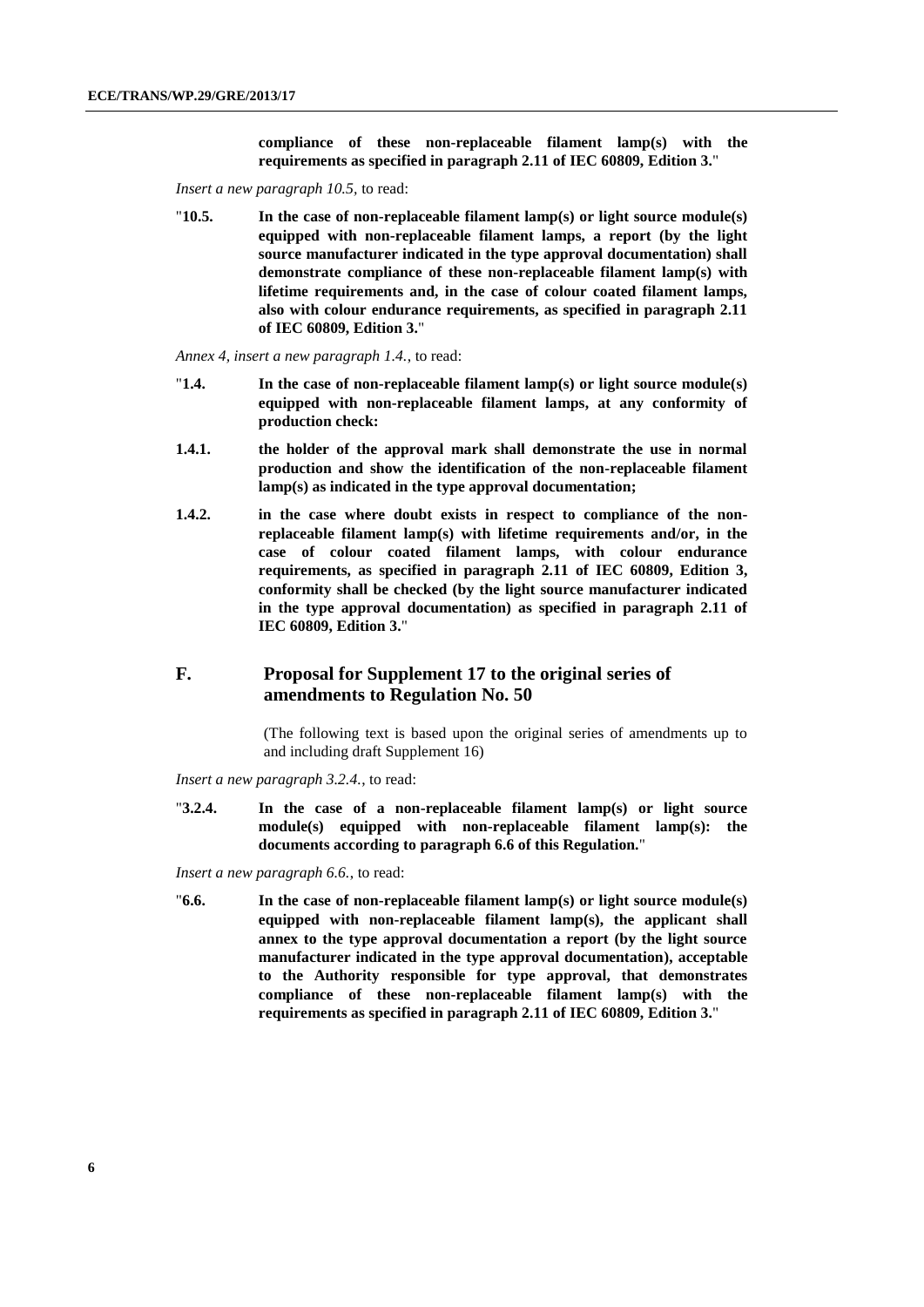*Insert new paragraph 10.2. to 10.2.2.2.*, to read:

- "**10.2. In the case of non-replaceable filament lamp(s) or light source module(s) equipped with non-replaceable filament lamps:**
- **10.2.1 a report (by the light source manufacturer indicated in the type approval documentation) shall demonstrate compliance of these non-replaceable filament lamp(s) with lifetime requirements and, in the case of colour coated filament lamps, also with colour endurance requirements, as specified in paragraph 2.11 of IEC 60809, Edition 3;**
- **10.2.2. at any conformity of production check:**
- **10.2.2.1. the holder of the approval mark shall demonstrate the use in normal production and show the identification of the non-replaceable filament lamp(s) as indicated in the type approval documentation;**
- **10.2.2.2. in the case where doubt exists in respect to compliance of the nonreplaceable filament lamp(s) with lifetime requirements and/or, in the case of colour coated filament lamps, with colour endurance requirements, as specified in paragraph 2.11 of IEC 60809, Edition 3, conformity shall be checked (by the light source manufacturer indicated in the type approval documentation) as specified in paragraph 2.11 of IEC 60809, Edition 3.**"

#### **G. Proposal for Supplement 16 to the original series of amendments to Regulation No. 77**

(The following text is based upon the original series of amendments up to and including draft Supplement 16)

*Insert a new paragraph 3.2.4.*, to read:

"**3.2.4. In the case of a non-replaceable filament lamp(s) or light source module(s) equipped with non-replaceable filament lamp(s): the documents according to paragraph 6.5 of this Regulation.**"

*Insert a new paragraph 6.5.,* to read:

"**6.5. In the case of non-replaceable filament lamp(s) or light source module(s) equipped with non-replaceable filament lamp(s), the applicant shall annex to the type approval documentation a report (by the light source manufacturer indicated in the type approval documentation), acceptable to the Authority responsible for type approval, that demonstrates compliance of these non-replaceable filament lamp(s) with the requirements as specified in paragraph 2.11 of IEC 60809, Edition 3.**"

*Insert a new paragraph 12.5,* to read:

"**12.5. In the case of non-replaceable filament lamp(s) or light source module(s) equipped with non-replaceable filament lamps, a report (by the light source manufacturer indicated in the type approval documentation) shall demonstrate compliance of these non-replaceable filament lamp(s) with lifetime requirements and, in the case of colour coated filament lamps, also with colour endurance requirements, as specified in paragraph 2.11 of IEC 60809, Edition 3.**"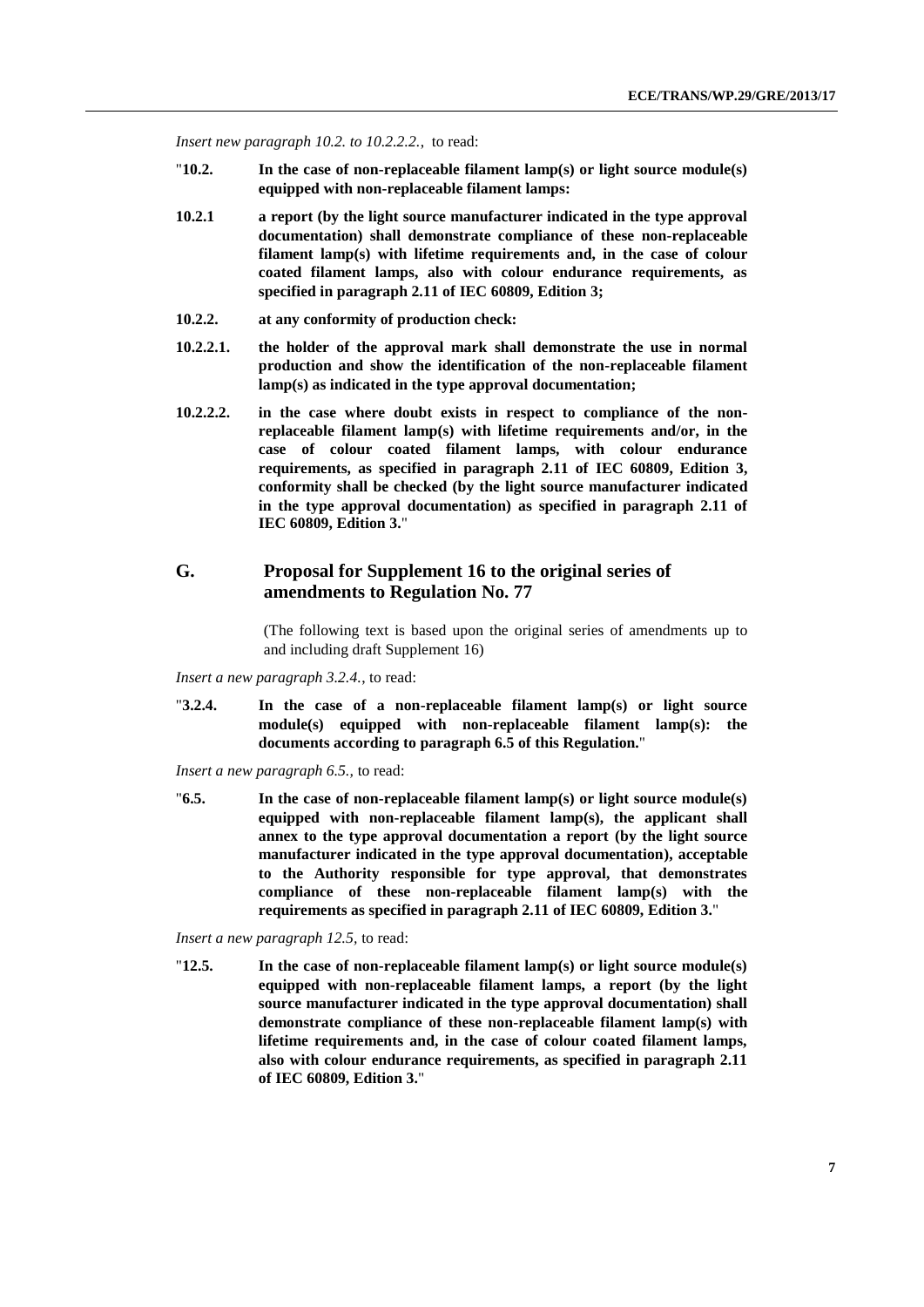*Annex 5, insert new paragraphs 1.4. to 1.4.2.*, to read:

- "**1.4. In the case of non-replaceable filament lamp(s) or light source module(s) equipped with non-replaceable filament lamps, at any conformity of production check:**
- **1.4.1. the holder of the approval mark shall demonstrate the use in normal production and show the identification of the non-replaceable filament lamp(s) as indicated in the type approval documentation;**
- **1.4.2. in the case where doubt exists in respect to compliance of the nonreplaceable filament lamp(s) with lifetime requirements and/or, in the case of colour coated filament lamps, with colour endurance requirements, as specified in paragraph 2.11 of IEC 60809, Edition 3, conformity shall be checked (by the light source manufacturer indicated in the type approval documentation) as specified in paragraph 2.11 of IEC 60809, Edition 3.**"

#### **H. Proposal for Supplement 18 to the original series of amendments to Regulation No. 87**

(The following text is based upon the original series of amendments up to and including draft Supplement 17)

*Insert a new paragraph 3.2.4.*, to read:

"**3.2.4. In the case of a non-replaceable filament lamp(s) or light source module(s) equipped with non-replaceable filament lamp(s): the documents according to paragraph 6.6 of this Regulation.**"

*Insert a new paragraph 6.6.*, to read:

"**6.6. In the case of non-replaceable filament lamp(s) or light source module(s) equipped with non-replaceable filament lamp(s), the applicant shall annex to the type approval documentation a report (by the light source manufacturer indicated in the type approval documentation), acceptable to the Authority responsible for type approval, that demonstrates compliance of these non-replaceable filament lamp(s) with the requirements as specified in paragraph 2.11 of IEC 60809, Edition 3.**"

*Insert a new paragraph 13.5,* to read:

"**13.5. In the case of non-replaceable filament lamp(s) or light source module(s) equipped with non-replaceable filament lamps, a report (by the light source manufacturer indicated in the type approval documentation) shall demonstrate compliance of these non-replaceable filament lamp(s) with lifetime requirements and, in the case of colour coated filament lamps, also with colour endurance requirements, as specified in paragraph 2.11 of IEC 60809, Edition 3.**"

*Annex 5, insert new paragraph 1.4. to 1.4.2.*, to read:

"**1.4. In the case of non-replaceable filament lamp(s) or light source module(s) equipped with non-replaceable filament lamps, at any conformity of production check:**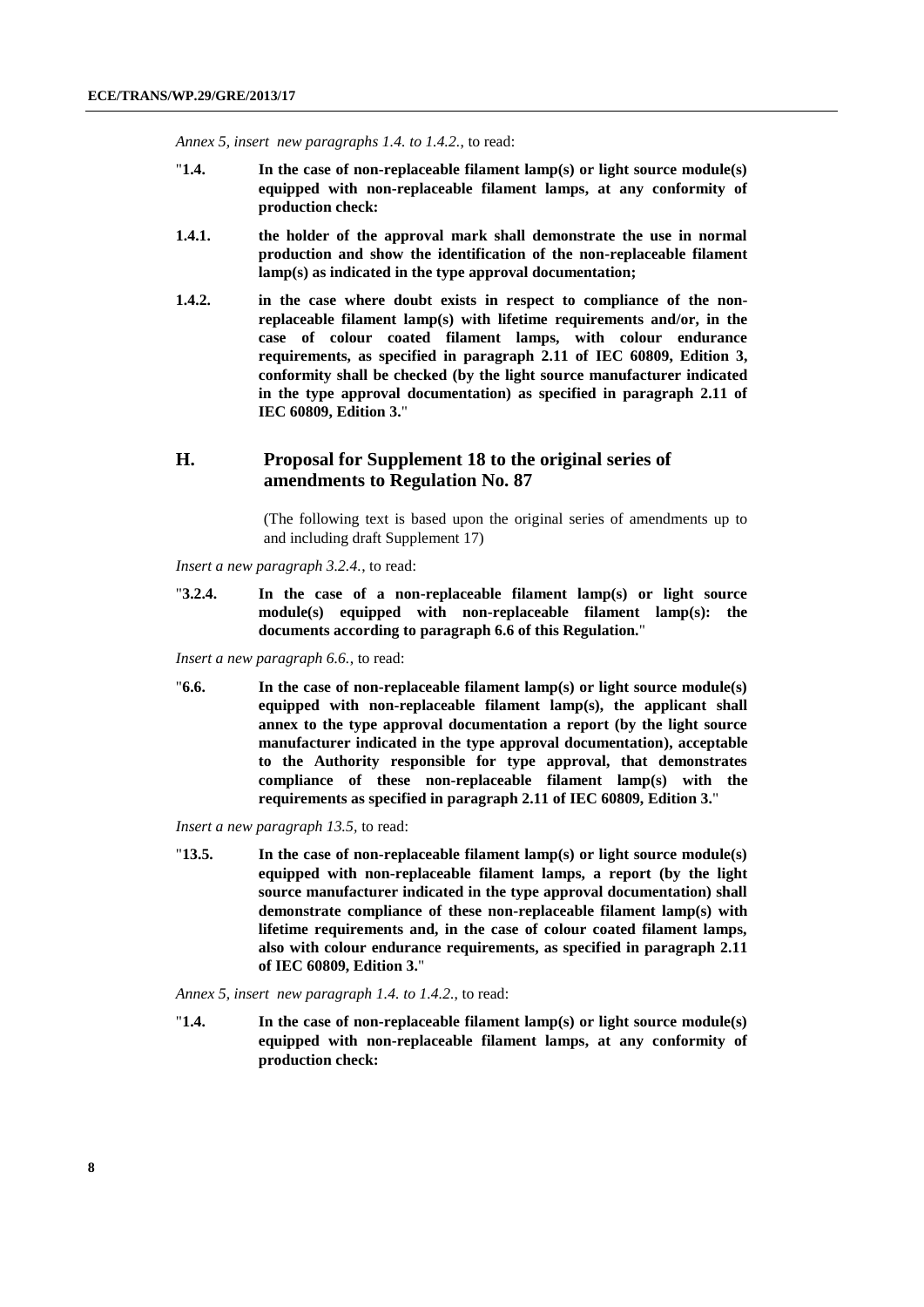- **1.4.1. the holder of the approval mark shall demonstrate the use in normal production and show the identification of the non-replaceable filament lamp(s) as indicated in the type approval documentation;**
- **1.4.2. in the case where doubt exists in respect to compliance of the nonreplaceable filament lamp(s) with lifetime requirements and/or, in the case of colour coated filament lamps, with colour endurance requirements, as specified in paragraph 2.11 of IEC 60809, Edition 3, conformity shall be checked (by the light source manufacturer indicated in the type approval documentation) as specified in paragraph 2.11 of IEC 60809, Edition 3.**"

#### **I. Proposal for Supplement 15 to the original series of amendments to Regulation No. 91**

(The following text is based upon the original series of amendments up to and including draft Supplement 15)

*Insert a new paragraph 3.2.4.*, to read:

"**3.2.4. In the case of a non-replaceable filament lamp(s) or light source module(s) equipped with non-replaceable filament lamp(s): the documents according to paragraph 6.5 of this Regulation.**"

*Insert a new paragraph 6.5.*, to read:

"**6.5. In the case of non-replaceable filament lamp(s) or light source module(s) equipped with non-replaceable filament lamp(s), the applicant shall annex to the type approval documentation a report (by the light source manufacturer indicated in the type approval documentation), acceptable to the Authority responsible for type approval, that demonstrates compliance of these non-replaceable filament lamp(s) with the requirements as specified in paragraph 2.11 of IEC 60809, Edition 3.**"

*Insert a new paragraph 11.5,* to read:

"**11.5. In the case of non-replaceable filament lamp(s) or light source module(s) equipped with non-replaceable filament lamps, a report (by the light source manufacturer indicated in the type approval documentation) shall demonstrate compliance of these non-replaceable filament lamp(s) with lifetime requirements and, in the case of colour coated filament lamps, also with colour endurance requirements, as specified in paragraph 2.11 of IEC 60809, Edition 3.**"

*Annex 5, insert new paragraphs 1.4. to 1.4.2.*, to read:

- "**1.4. In the case of non-replaceable filament lamp(s) or light source module(s) equipped with non-replaceable filament lamps, at any conformity of production check:**
- **1.4.1. the holder of the approval mark shall demonstrate the use in normal production and show the identification of the non-replaceable filament lamp(s) as indicated in the type approval documentation;**
- **1.4.2. in the case where doubt exists in respect to compliance of the nonreplaceable filament lamp(s) with lifetime requirements and/or, in the case of colour coated filament lamps, with colour endurance requirements, as specified in paragraph 2.11 of IEC 60809, Edition 3,**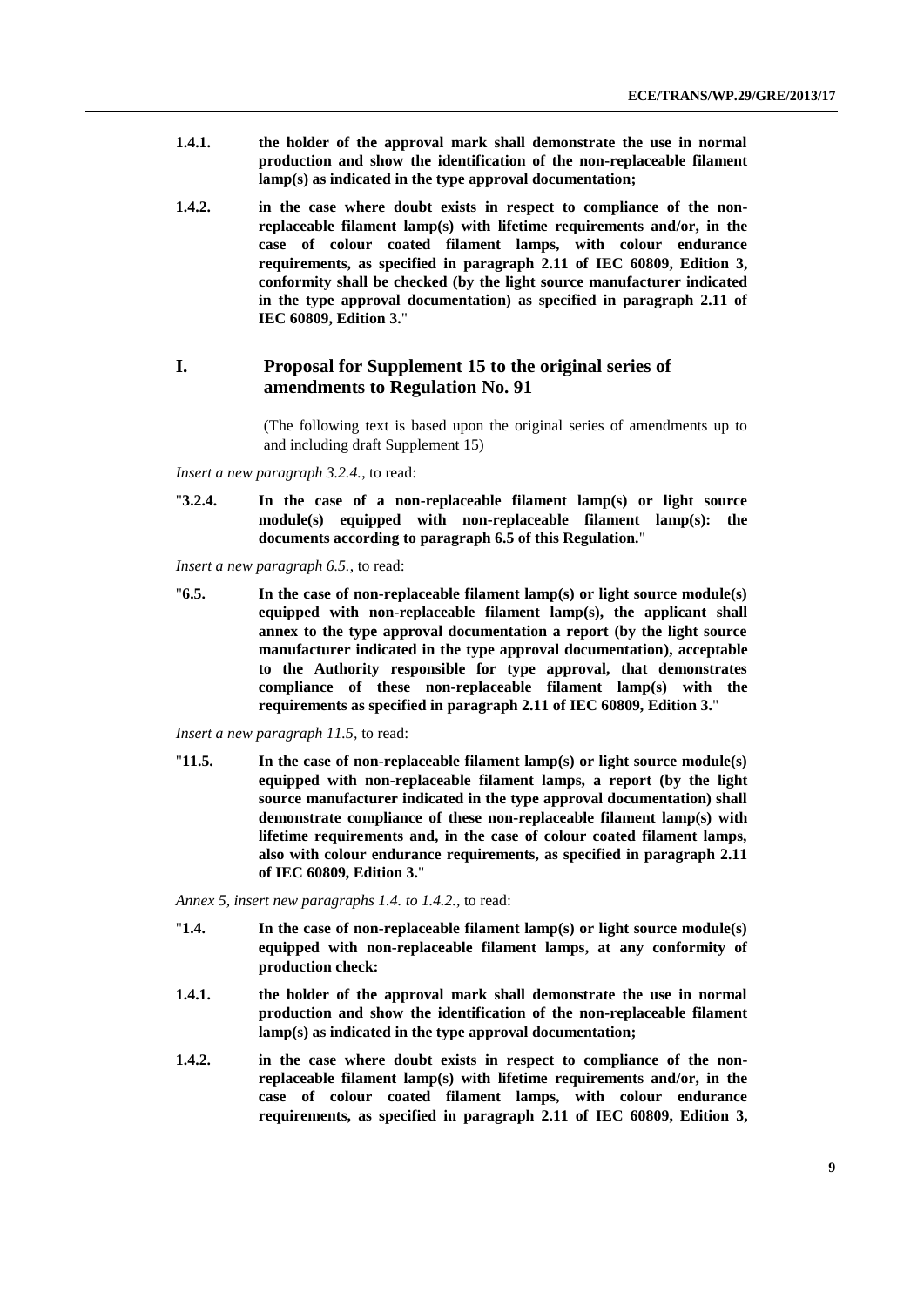**conformity shall be checked (by the light source manufacturer indicated in the type approval documentation) as specified in paragraph 2.11 of IEC 60809, Edition 3.** "

#### **J. Proposal for Supplement 4 to the 01 series of amendments to Regulation No. 119**

(The following text is based upon the 01 series of amendments up to and including draft Supplement 3)

*Insert a new paragraph 2.2.4.*, to read:

"**2.2.4. In the case of a non-replaceable filament lamp(s) or light source module(s) equipped with non-replaceable filament lamp(s): the documents according to paragraph 5.5 of this Regulation.**"

*Insert a new paragraph 5.5.*, to read:

"**5.5. In the case of non-replaceable filament lamp(s) or light source module(s) equipped with non-replaceable filament lamp(s), the applicant shall annex to the type approval documentation a report (by the light source manufacturer indicated in the type approval documentation), acceptable to the Authority responsible for type approval, that demonstrates compliance of these non-replaceable filament lamp(s) with the requirements as specified in paragraph 2.11 of IEC 60809, Edition 3.**"

*Insert a new paragraph 9.5.,* to read:

"**9.5. In the case of non-replaceable filament lamp(s) or light source module(s) equipped with non-replaceable filament lamps, a report (by the light source manufacturer indicated in the type approval documentation) shall demonstrate compliance of these non-replaceable filament lamp(s) with lifetime requirements and, in the case of colour coated filament lamps, also with colour endurance requirements, as specified in paragraph 2.11 of IEC 60809, Edition 3.**"

*Annex 5, insert new paragraphs 1.4. to 1.4.2.*, to read:

- "**1.4. In the case of non-replaceable filament lamp(s) or light source module(s) equipped with non-replaceable filament lamps, at any conformity of production check:**
- **1.4.1. the holder of the approval mark shall demonstrate the use in normal production and show the identification of the non-replaceable filament lamp(s) as indicated in the type approval documentation;**
- **1.4.2. in the case where doubt exists in respect to compliance of the nonreplaceable filament lamp(s) with lifetime requirements and/or, in the case of colour coated filament lamps, with colour endurance requirements, as specified in paragraph 2.11 of IEC 60809, Edition 3, conformity shall be checked (by the light source manufacturer indicated in the type approval documentation) as specified in paragraph 2.11 of IEC 60809, Edition 3.**"